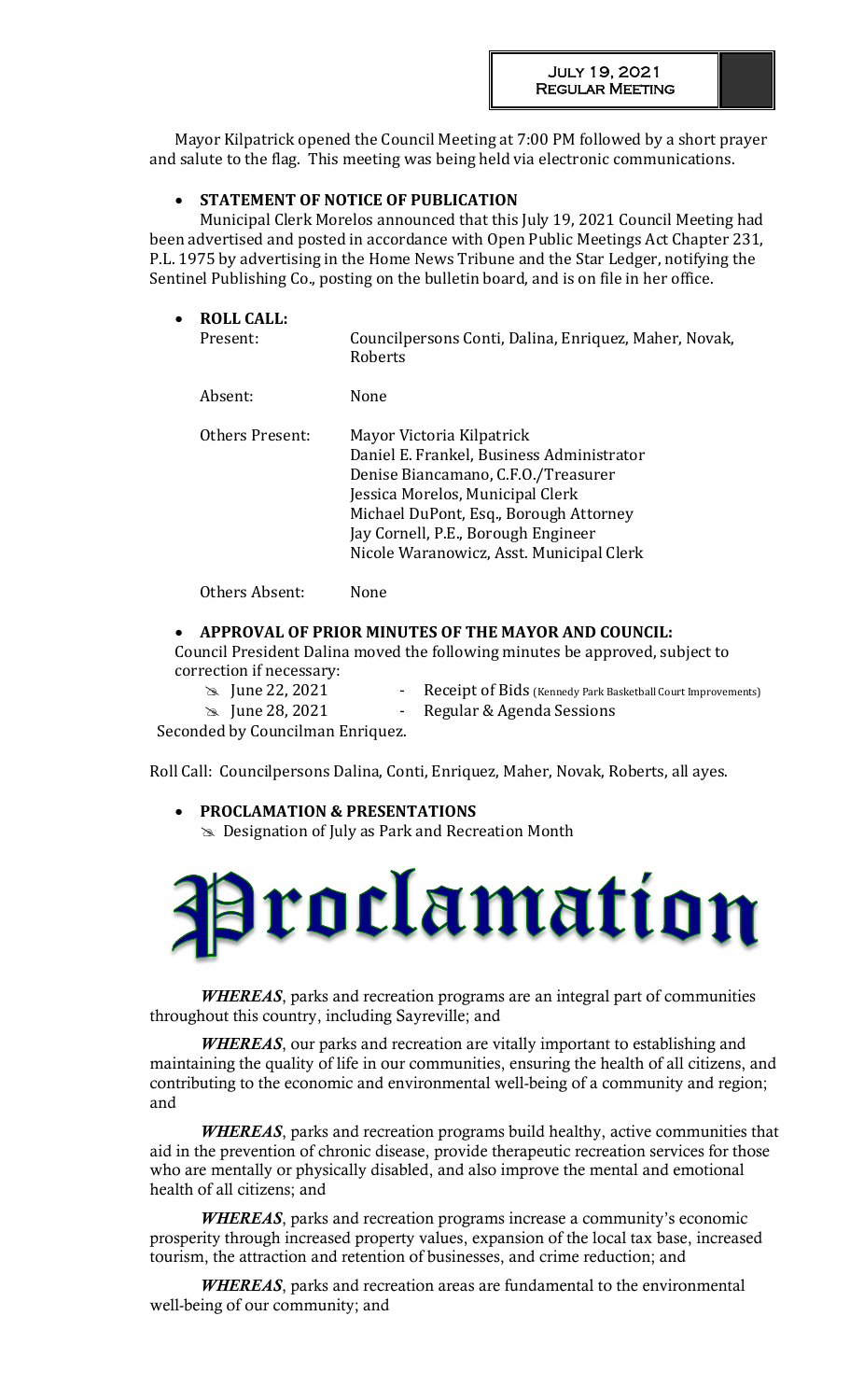*WHEREAS*, parks and natural recreation areas improve water quality, protect groundwater, prevent flooding, improve the quality of the air we breathe, provide vegetative buffers to development, and produce habitat for wildlife; and

*WHEREAS*, our parks and natural recreation areas ensure the ecological beauty of our community and provide a place for children and adults to connect with nature and recreate outdoors; and

*WHEREAS*, the U.S. House of Representatives has designated July as Parks and Recreation Month; and

 *WHEREAS*, the Borough of Sayreville recognizes the benefits derived from parks and recreation resources

 *NOW, THEREFORE,* I, Victoria Kilpatrick, Mayor of the Borough of Sayreville, do hereby designate the month of July, 2021 as Parks and Recreation Month.



IN WITNESS WHEREOF, I have caused this Proclamation to be issued and the official seal of the Borough duly affixed this 19<sup>th</sup> day of July, 2021

Hotovia Alpatrice Victoria Kilpatrick, Mayor

Councilman Dalina moved the following proclamation be approved. Seconded by Councilwoman Roberts.

Roll Call: Councilpersons Dalina, Conti, Enriquez, Maher, Novak, Roberts, all Ayes.

# **EXECUTIVE SESSION**

Borough Clerk Morelos read the following Executive Session Resolution into record.

# **RESOLUTION FOR CLOSED SESSION**

**WHEREAS,** Section 8 of the Open Public Meetings Act, Chapter 231, P.L. 1975 permits the exclusion of the public from a meeting in certain circumstances, and

**WHEREAS**, this public body is of the opinion that such circumstances presently exist;

**NOW, THEREFORE, BE IT RESOLVED** by the Mayor and Borough Council of the Borough of Sayreville, County of Middlesex, State of New Jersey, as follows:

1. The public portion of this meeting is hereby adjourned in order that the Governing Body may meet in a closed, private session for approximately 5-10 minutes to discuss the following matters:

• Litigation

2. Following the conclusion of said closed session, the Governing body shall reconvene the open portion of this meeting to consider any other matters which may be properly brought before it at this time.

3. The nature and content of discussion which occurs during closed session shall be made public at the time the need for non-disclosure no longer exists.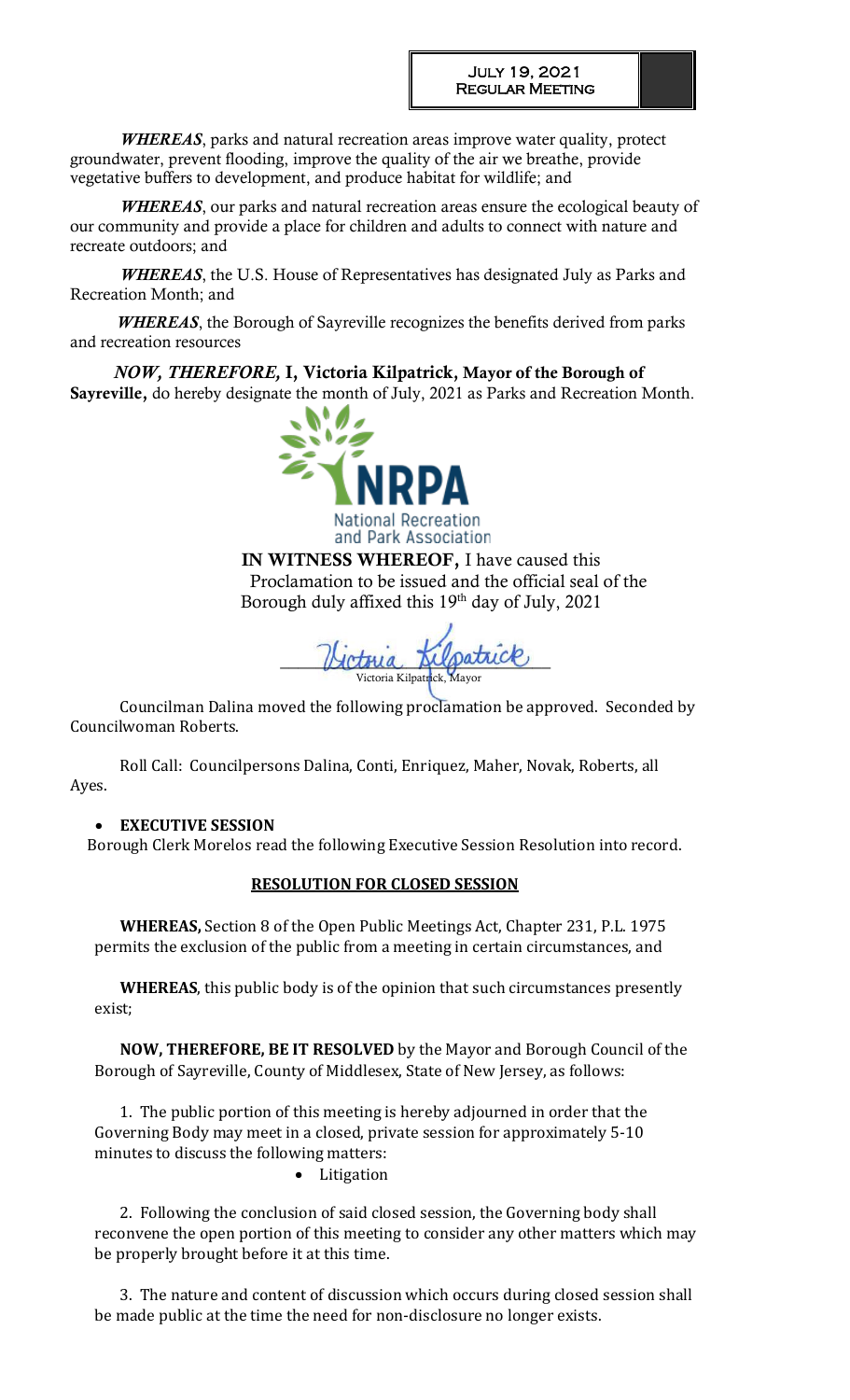**NOW, THEREFORE BE IT RESOLVED** that the public be excluded and this resolution shall take effect immediately.

/s/ Kevin Dalina, Council President

# APPROVED:

/s/ Victoria Kilpatrick, Mayor

# **Council President Dalina moved the Executive Session Resolution be adopted on Roll Call Vote. Motion seconded by Councilwoman Novak.**

Roll Call: Councilpersons Dalina, Conti, Enriquez, Maher, Novak, Roberts, all Ayes.

Time: 7:06 PM

#### **Reconvene:**

Councilman Dalina made a **motion to reconvene**. Motion was seconded by Councilman Enriquez.

Roll Call: Voice Vote, all Ayes.

Time: 7:20 PM

- **OLD BUSINESS:**
- a) Public Hearing on the following Ordinances: NONE
- b) Appointments

Mayor Kilpatrick made the following appointments:

SERA

| 5 Yr. | Member | Rosetta Fisher  |
|-------|--------|-----------------|
| 5 Yr. | Member | Dennis Grobelny |
| 5 Yr. | Member | Donald Newton   |
| .     |        |                 |

Council President Dalina moved the appointments be approved. Seconded by Councilwoman Roberts.

Roll call: Councilpersons Dalina, Conti, Enriquez, Maher, Novak, Roberts, all ayes.

**SAFE** 

James Novak

Paulette Hudock

Council President Dalina moved the appointments be approved. Seconded by Councilwoman Novak.

Roll call: Councilpersons Dalina, Conti, Enriquez, Maher, Novak, Roberts, all ayes.

# **NEW BUSINESS:**

a) Introduction of the following ordinances:

# **ORDINANCE #534-21 AN ORDINANCE AMENDING AND SUPPLEMENTING CHAPTER IV OF THE REVISED GENERAL ORDINANCES OF THE BOROUGH OF SAYREVILLE TO AMEND SECTION 4-19 "EMPLOYMENT OF OFF-DUTY POLICE OFFICERS" (Public Safety Committee – Co. Conti – Public Hearing 8-16-21)**

Councilman Conti moved the Ordinance be approved on first reading, advertise according to law and a Public Hearing be scheduled for August 16, 2021. Motion was seconded by Councilman Enriquez.

Roll Call: Ayes: Councilpersons Conti, Dalina, Enriquez, Maher, Novak, Roberts.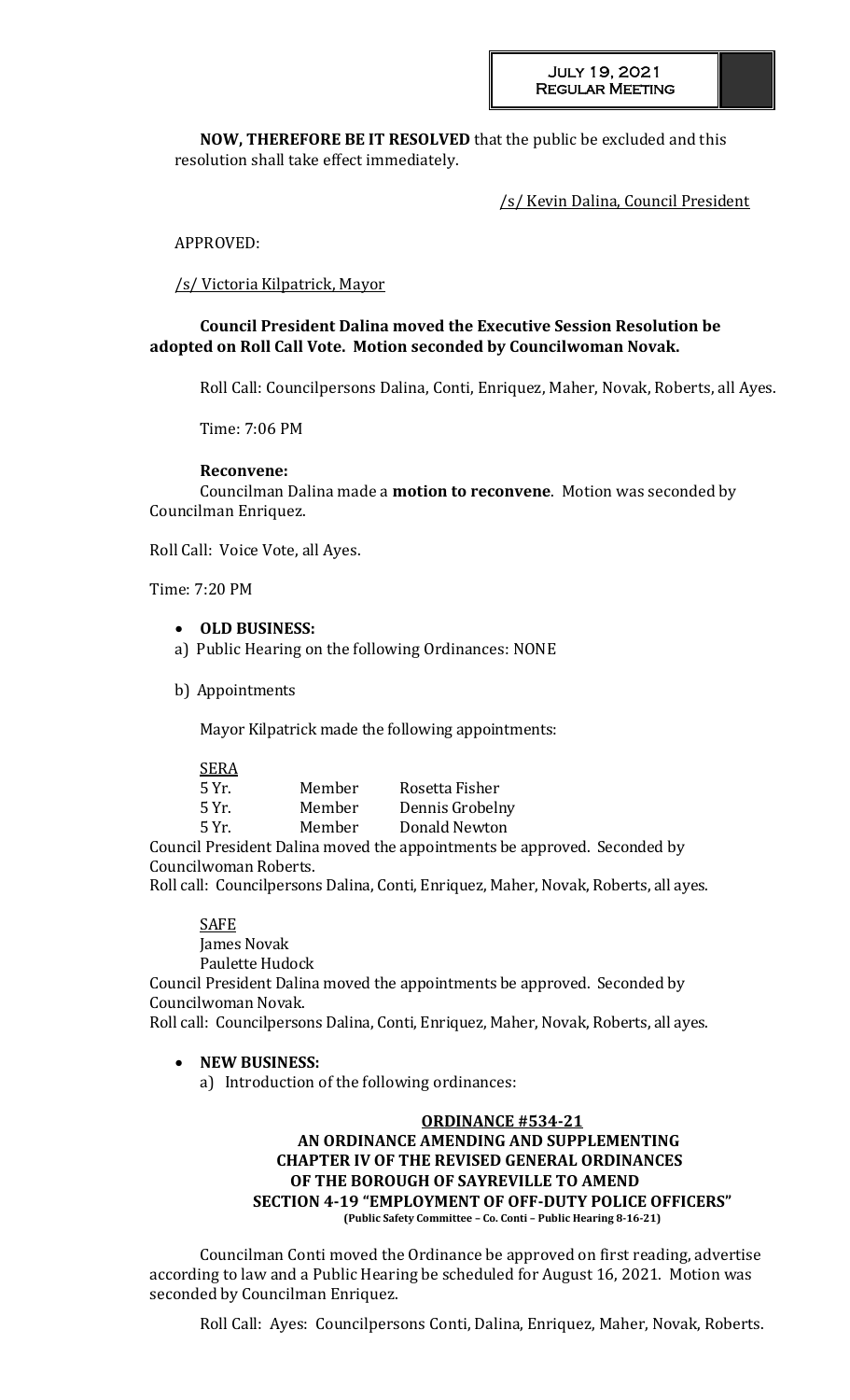# **ORDINANCE #535-21**

#### **AN ORDINANCE AMENDING CHAPTER VIII, "GENERAL LICENSING", TO AMEND SUBSECTION 8-2.18, "LICENSE FEES" OF THE REVISED GENERAL ORDINANCES OF THE BOROUGH OF SAYREVILLE (Sponsor – Co. Dalina – Public Hearing 8-16-21)**

Councilman Dalina moved the Ordinance be approved on first reading, advertise according to law and a Public Hearing be scheduled for August 16, 2021. Motion was seconded by Councilman Enriquez.

Roll Call: Ayes: Councilpersons Dalina, Conti, Enriquez, Maher, Novak, Roberts.

#### **ORDINANCE #536-21 AN ORDINANCE AMENDING CHAPTER II, "ADMINISTRATION", TO AMEND SUBSECTION 2-64, "FEES AND LICENSES" OF THE REVISED GENERAL ORDINANCES OF THE BOROUGH OF SAYREVILLE (Sponsor – Co. Dalina – Public Hearing 8-16-21)**

Councilman Dalina moved the Ordinance be approved on first reading, advertise according to law and a Public Hearing be scheduled for August 16, 2021. Motion was seconded by Councilwoman Novak.

Roll Call: Ayes: Councilpersons Dalina, Conti, Enriquez, Maher, Novak, Roberts.

# **CONSENT AGENDA RESOLUTIONS**

Mayor Kilpatrick opened the meeting for any questions or comments on Consent Agenda Resolutions.

Those commenting were:

- Jim Robinson, 11 Borelle Square

Mr. Robinson questioned how much the cost is pertaining to Resolution #2021- 198.

Business Administrator Frankel stated he would have to go back and check the numbers on. He stated that there was a slight increase in years 3, 4 and 5. Mr. Frankel will get back to him with those numbers.

No further comments.

Council President Dalina made a motion to close the Public Portion and adopt the Consent Agenda Resolutions. Seconded by Councilwoman Novak.

Roll Call: Councilpersons Dalina, Conti, Enriquez, Maher, Novak, Roberts all Ayes.

# **RESOLUTION #2021-195**

**WHEREAS,** all bills submitted to the Borough of Sayreville covering services, work, labor and material furnished the Borough of Sayreville have been duly audited by the appropriate committee;

**NOW, THEREFORE, BE IT AND IT IS HEREBY RESOLVED** that all bills properly verified according to law and properly audited by the appropriate committees be and the same are hereby ordered to be paid by the appropriate Borough officials.

| <u>/s/ Victoria Kilpatrick, Mayor</u> |                                         |
|---------------------------------------|-----------------------------------------|
| <u>/s/ Vincent Conti, Councilman_</u> | /s/ Michele Maher, Councilwoman         |
| <u>/s/ Kevin Dalina, Councilman</u>   | <u>/s/ Mary J. Novak, Councilwoman_</u> |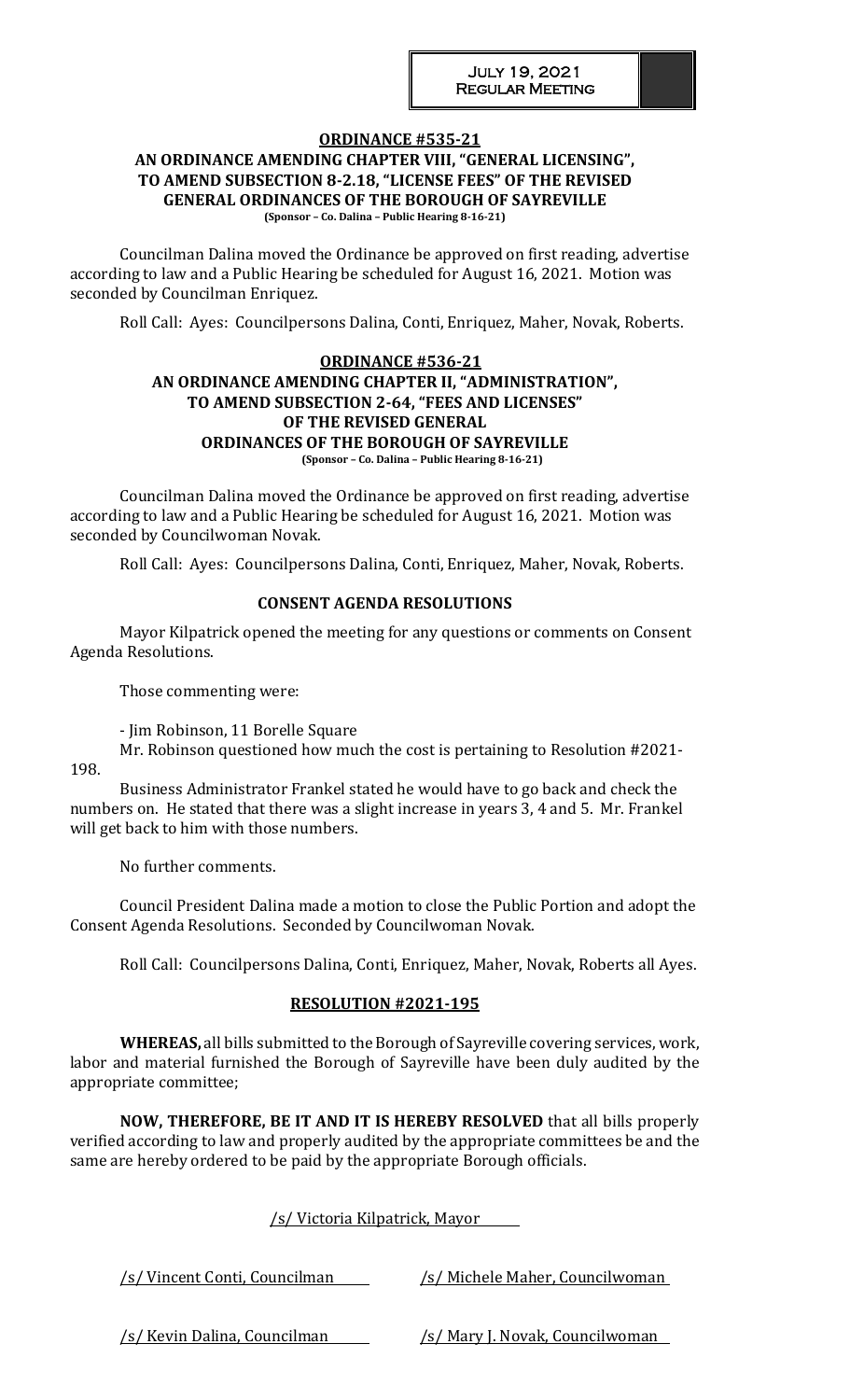#### July 19, 2021 Regular Meeting

/s/ Damon Enriquez, Councilman /s/ Donna Roberts, Councilwoman

Reviewed by the Borough Attorney and is approved as to form and the Resolution satisfies all of the legal requirements for the Mayor's signature.

/s/ Michael R. DuPont, Borough Attorney

**Bill list of July 19, 2021 in the amount of \$7556281.79 in a separate Bill List File for 2021 (See Appendix Bill List 2021-A for this date).**

**Person to Person Transfer**

# **RESOLUTION #2021-196**

**WHEREAS,** an application has been received by the Municipal Clerk for a person to person transfer of Plenary Retail Consumption License #1219-44-035-003, heretofore issued to Mitthu Inc. located at 467 South Pine Avenue, Sayreville, NJ.

**WHEREAS,** said application is complete in all respects, the transfer fees have been paid, the applicant has disclosed with the issuing authority the source of all funds used in the purchase of said license and business and the license has been properly renewed for the current license term;

**WHEREAS,** the applicant has duly advertised in the Home News Tribune on April 1, 2021 and April 8, 2021, as required by law, and has produced proof of publication as to such advertising; and

**WHEREAS,** no objections or protests have been made with regard to said transfer; and

**WHEREAS,** all other necessary requirements have been fulfilled and proper investigations have been made, the applicant is qualified to be licensed according to all statutory, regulatory and local governmental Alcoholic Beverage Control laws and regulations.

**NOW, THEREFORE, BE IT RESOLVED** that the Mayor and Council of the Borough of Sayreville does hereby approve, the **transfer of Plenary Retail Consumption License #1219-44-035-003 now held by Mitthu Inc. to Krupa South Amboy, LLC** and that the Municipal Clerk is hereby authorized to endorse the license certificate to the new ownership, subject to all its terms and conditions, *effective July 20, 2021.*

> /s/ Donna Roberts, Councilwoman (Admin. & Finance Committee)

Reviewed by the Borough Attorney and is approved as to form and the Resolution satisfies all of the legal requirements for the Mayor's signature.

/s/ Michael R. DuPont, Borough Attorney

**ATTEST: BOROUGH OF SAYREVILLE**

/s/ Jessica Morelos, RMC /s/ Victoria Kilpatrick Municipal Clerk Mayor

# **RESOLUTION #2021-197**

**BE IT RESOLVED** that the proper Borough officials are hereby authorized to

award a non-fair and open contract to PABCO Industries of Newark, NJ for the

purchase of leaf bags for the Borough's Recycling Program in an amount not to

exceed \$17,820.00.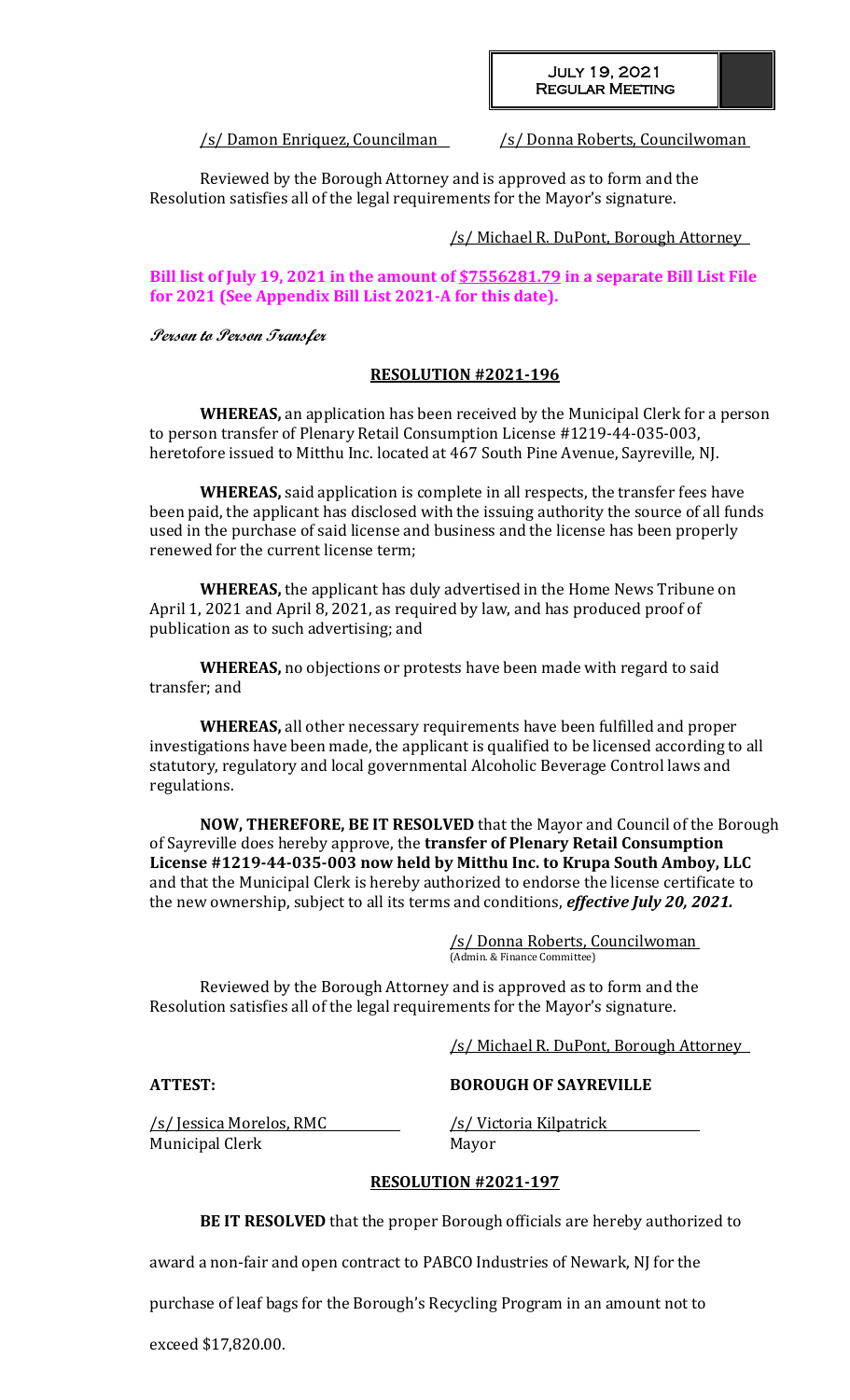/s/ Kevin Dalina, Councilman (Public Works Committee)

Reviewed by the Borough Attorney and is approved as to form and the Resolution satisfies all of the legal requirements for the Mayor's signature.

/s/ Michael R. DuPont, Borough Attorney

# **ATTEST: BOROUGH OF SAYREVILLE**

/s/ Jessica Morelos, RMC /s/ Victoria Kilpatrick Municipal Clerk Mayor

# **RESOLUTION #2021-198**

**BE IT AND IT IS HEREBY RESOLVED** that the proper Borough Officials

are hereby authorized and directed to execute a five (5) year agreement with the

Middlesex county Utilities Authority for the disposal of Acceptable Solid Waste at

the Middlesex County Landfill, effective January 1, 2022 through December 31,

2026.

/s/ Kevin Dalina, Councilman (Public Works Committee)

Reviewed by the Borough Attorney and is approved as to form and the Resolution satisfies all of the legal requirements for the Mayor's signature.

/s/ Michael R. DuPont, Borough Attorney

**ATTEST: BOROUGH OF SAYREVILLE**

/s/ Jessica Morelos, RMC /s/ Victoria Kilpatrick Municipal Clerk Mayor

# **RESOLUTION #2021-199**

**WHEREAS**, on May 13, 2019 the Borough of Sayreville awarded a contract for "Water Department Chemicals – Sodium Hypochlorite" to Miracle Chemical Company, 1151B Highway #33, Farmingdale, NJ 07727; and

**WHEREAS,** the Borough of Sayreville is desirous of exercising its right to renew the contract for a one (1) final two (2) year term at no additional increase in price contained therein; and

**WHEREAS,** Miracle Chemical Company, has indicated their interest in extending their terms of the aforesaid contract for a one (1) final two (2) year term;

**NOW, THEREFORE, BE IT RESOLVED** by the Mayor and Council of the Borough of Sayreville that the terms and conditions of the current contract with the abovecaptioned supplier for "Water Department Chemicals – Sodium Hypochlorite" is hereby renewed for a two (2) year period at no additional increase in price.

/s/ Mary J. Novak, Councilwoman (Water & Sewer Committee)

Reviewed by the Borough Attorney and is approved as to form and the Resolution satisfies all of the legal requirements for the Mayor's signature. /s/ Michael R. DuPont, Borough Attorney

# **ATTEST: BOROUGH OF SAYREVILLE**

/s/ Jessica Morelos, RMC /s/ Victoria Kilpatrick Municipal Clerk Mayor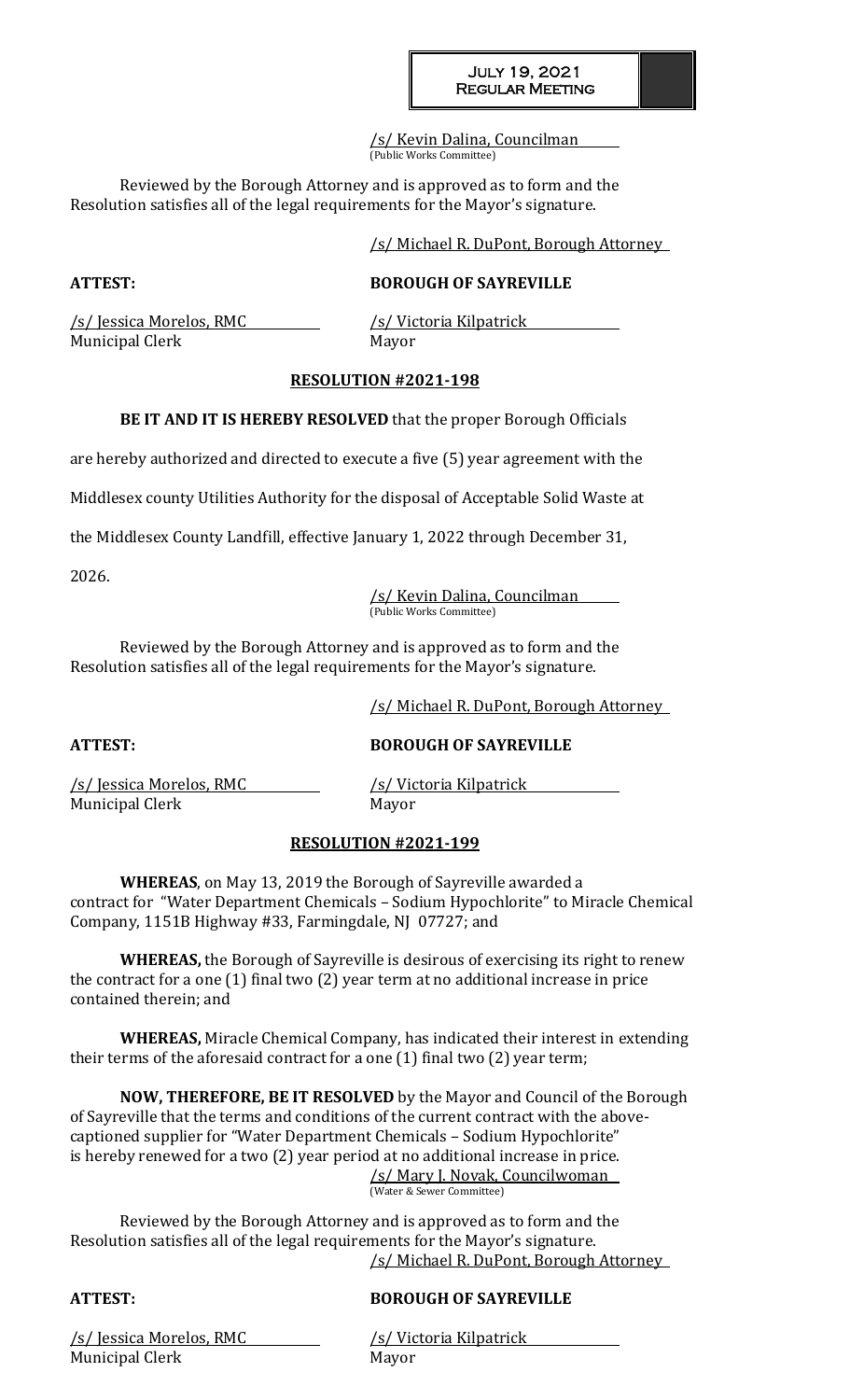# **RESOLUTION #2021-200**

**WHEREAS,** N.J.S.A. 40A:4-87 provides that the director of the Division of Local Finance may approve the insertion of any special item of revenue in the budget of any county or municipality when such items shall have been made available by law and the amount thereof was not determined at the time of the adoption of the budget; and

**WHEREAS**, said Director may also approve the insertion of an item of appropriation of equal amount:

#### **SECTION 1.**

**NOW THEREFORE, BE IT RESOLVED** that the Mayor and Council of the Borough of Sayreville hereby requests the Director of the Division of Local Finance to approve the insertion of the following items of revenue in the budget of the year 2021 in the sums contained in **Section 2** which items are now available as a revenue from the following sources:

# **SECTION 2.**

- 2021 Open Space Stewardship Grant in the amount of \$1,500.00.

# **SECTION 3.**

**BE IT FURTHER RESOLVED** that this resolution shall take effect immediately.

/s/ Donna Roberts, Councilwoman (Admin. & Finance Committee)

Reviewed by the Borough Attorney and is approved as to form and the Resolution satisfies all of the legal requirements for the Mayor's signature.

/s/ Michael R. DuPont, Borough Attorney

/s/ Jessica Morelos, RMC /s/ Victoria Kilpatrick Municipal Clerk Mayor

**ATTEST: BOROUGH OF SAYREVILLE**

# **READ IN FULL**

# **RESOLUTION #2021-201**

# **RESOLUTION SUPPORTING THE NJDOT CONSTRUCTION OF A NEW RAMP TO REPLACE THE EXISTING SUBSTANDARD RAMP IN THE CITY OF SOUTH AMBOY FROM ROUTE 9 NORTHBOUND TO GARDEN STATE PARKWAY NORTHBOUND**

**WHEREAS,** the New Jersey Department of Transportation (NJDOT) has proposed the replacement of the ramp connecting Route 9 northbound with the Garden State Parkway northbound located in the City of South Amboy, County of Middlesex; and

**WHEREAS,** the NJDOT has proposed to replace the ramp connecting Route 9 northbound with the Garden State Parkway northbound while providing a sufficient detour of traffic as discussed with the proper officials; and

**NOW THEREFORE, BE IT RESOLVED,** that the Borough of Sayreville, County of Middlesex, State of New Jersey, support the plans for the replacement of the ramp connecting Route 9 northbound with the Garden State Parkway northbound.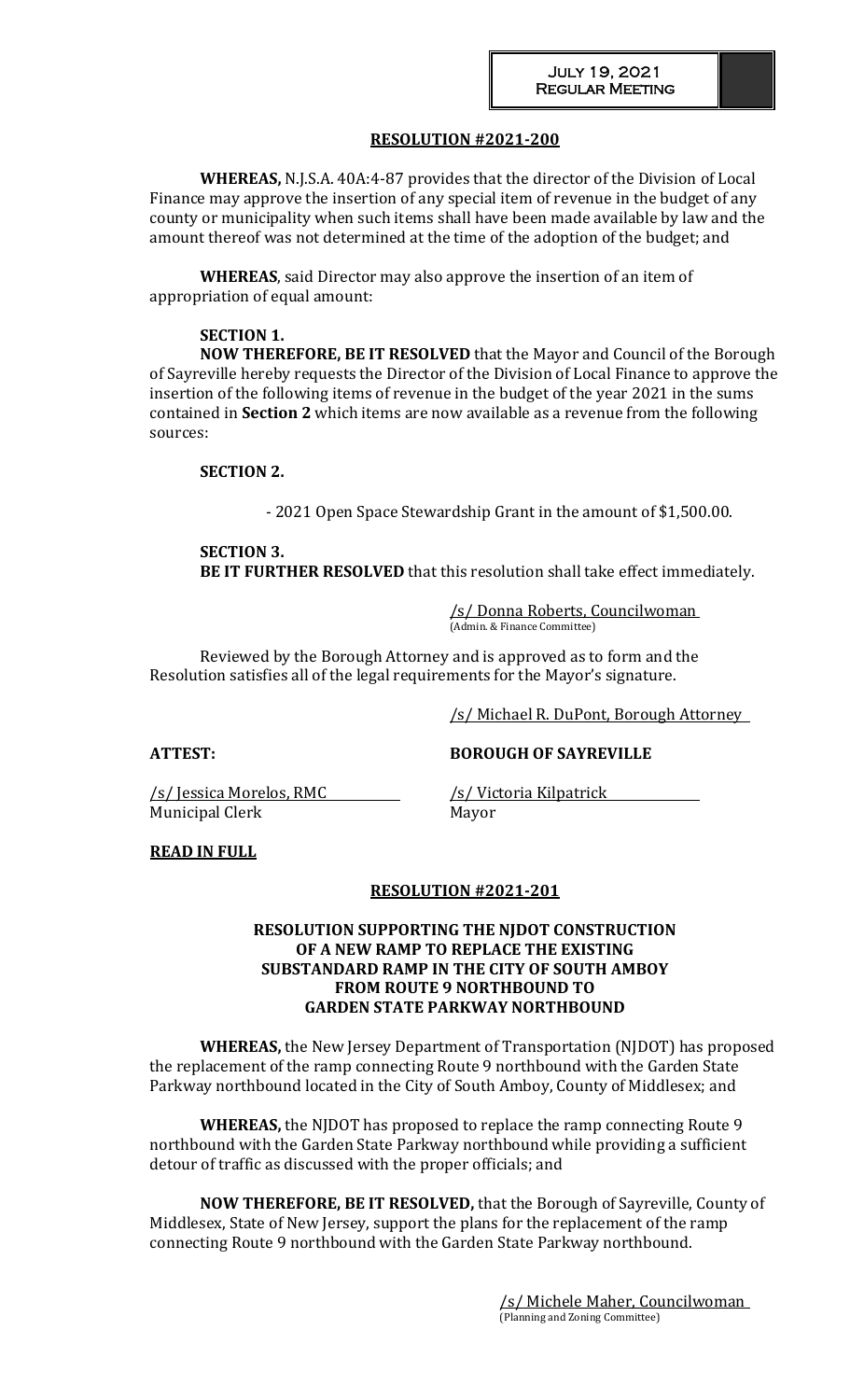Reviewed by the Borough Attorney and is approved as to form and the Resolution satisfies all of the legal requirements for the Mayor's signature.

#### /s/ Michael R. DuPont, Borough Attorney

# **ATTEST: BOROUGH OF SAYREVILLE**

|                        | /s/ Jessica Morelos, RMC |  |  |  |
|------------------------|--------------------------|--|--|--|
| <b>Municipal Clerk</b> |                          |  |  |  |

/s/ Victoria Kilpatrick Mayor

At this time Mayor Kilpatrick opened the meeting up to the public for questions or comments on this resolution.

There being no comments, Council President Dalina moved the public portion be closed and the Resolution be adopted on Roll Call vote. Seconded by Councilwoman Novak.

Roll Call: Councilpersons Dalina, Conti, Enriquez, Maher, Novak, Roberts, all Ayes. Carried.

#### **READ IN FULL**

# **RESOLUTION #2021-202**

**WHEREAS,** the Mayor and Council of the Borough of Sayreville require the services of an Hearing Officer in connection with local hearings in the Borough of Sayreville; and

**WHEREAS,** the Laws of New Jersey provide for such services and

**WHEREAS,** the Local Public Contracts Law (N.J.S.A. 40A11-5(1)(a) requires that a resolution authorizing such services without competitive bids must be publicly advertised.

**NOW, THEREFORE, BE IT AND IT IS HEREBY RESOLVED** that the Mayor and Council of the Borough of Sayreville hereby appoint Michael Foligno to act as Hearing Officer for the Borough of Sayreville in connection with local hearings and that he be paid for said services at a fee not to exceed \$5,000.00.

**BE IT AND IT IS HEREBY RESOLVED** that the Borough Clerk is hereby authorized to forward a true copy of this resolution to, Michael Foligno, 130 Grove Street Elmwood Park, New Jersey 07407.

> /s/ Vincent Conti, Councilman (Public Safety Committee)

Reviewed by the Borough Attorney and is approved as to form and the Resolution satisfies all of the legal requirements for the Mayor's signature.

/s/ Michael R. DuPont, Borough Attorney

# **ATTEST: BOROUGH OF SAYREVILLE**

/s/ Jessica Morelos, RMC /s/ Victoria Kilpatrick Municipal Clerk Mayor

At this time Mayor Kilpatrick opened the meeting up to the public for questions or comments on this resolution.

There being no comments, Council President Dalina moved the public portion be closed and the Resolution be adopted on Roll Call vote. Seconded by Councilwoman Novak.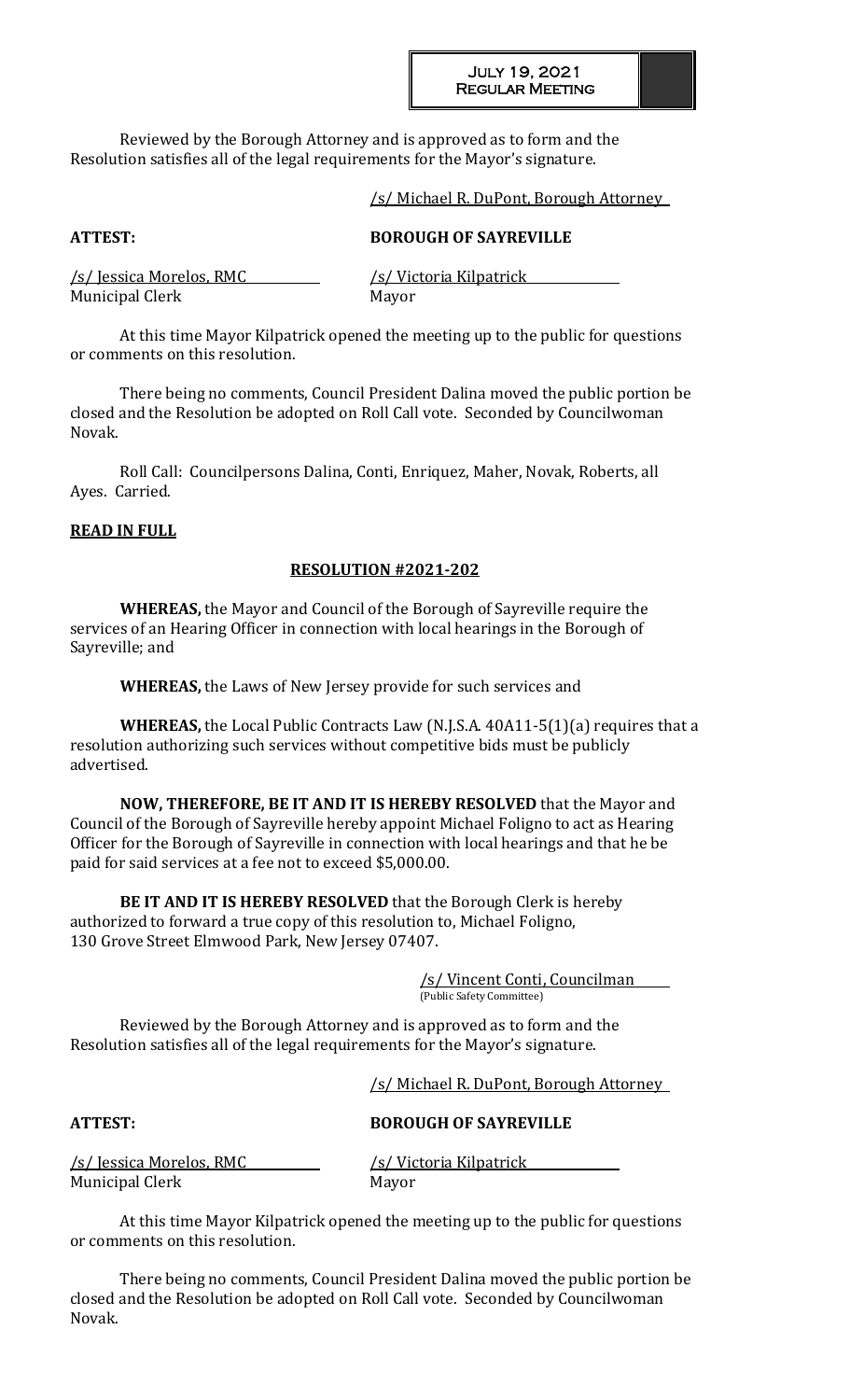Roll Call: Councilpersons Dalina, Conti, Enriquez, Maher, Novak, Roberts, all Ayes. Carried.

# **BOROUGH ATTORNEY - Michael DuPont – NONE**

# **PUBLIC PORTION**

At this time Mayor Kilpatrick opened the meeting to the public for questions or comments on any and all matters.

Those commenting were:

- Ruth Ann Mahoney, 2 Gerard Place

Ms. Mahoney thanked Councilman Conti for being in contact with her regarding North Ernston Road.

- Thomas Fritzen, 143 Main Street

Mr. Fritzen questioned the status of lowering the speed limit on Main Street. Councilman Conti stated that the County wanted the Borough to do a traffic study.

Councilwoman Novak responded that it would cost money for an engineer to do a traffic study. She stated that our Traffic Safety Bureau would be able to do that study and hopefully the County would accept that.

Business Administrator Frankel stated the county will not accept the Borough's traffic study and would have to be done by an engineer.

Councilman Dalina stated that the Borough was going to investigate how many people speed on that road and increase police presence. He stated based off that then we would decide if the Borough would like to move forward with the traffic study.

Councilman Conti stated that he will work with Sgt. Braile about doing their study and increase the police presence which will hopefully deter people from speeding. Mr. Fritzen stated that most of the speeding is usually between 8pm and 2am.

- Brian VanDongen, Recreation Director

Mr. VanDongen thanked the Mayor and Council for the proclamation tonight. He stated that on July 26<sup>th</sup> will be the "Summer Play Day" at Borough Hall park from 5pm-8pm.

- Taylor Bernosky, 71 Pulaski Avenue

Ms. Bernosky followed up on the status of putting air purifiers in the Senior Center. She stated that the central air in the hall only half was working. Mayor Kilpatrick stated additional hand purifiers have been installed and increased cleaning. She stated they are looking increase the custodial staff to clean that area.

Business Administrator Frankel stated he's aware of the air conditioning issue And it should be fixed. He stated that they can't put air purifiers through the whole building but are looking to place them where there is more usage.

- Jim Robinson, 11 Borelle Square

Mr. Robinson questioned if the Borough was notified about the Amazon Fresh that will be located in the Gateway Shopping Center and if so did the Borough comment on it.

Mayor stated that she has a call into Old Bridge about that issue.

Borough Clerk stated that she recalls receiving something about a grocery store going into there but would have to check the file.

Mr. Robinson stated these notices have to be looked at a little more because they affect Sayreville a great deal.

No further comments.

**Council President Dalina made a motion to close the Public Portion. Seconded by Councilwoman Novak.**